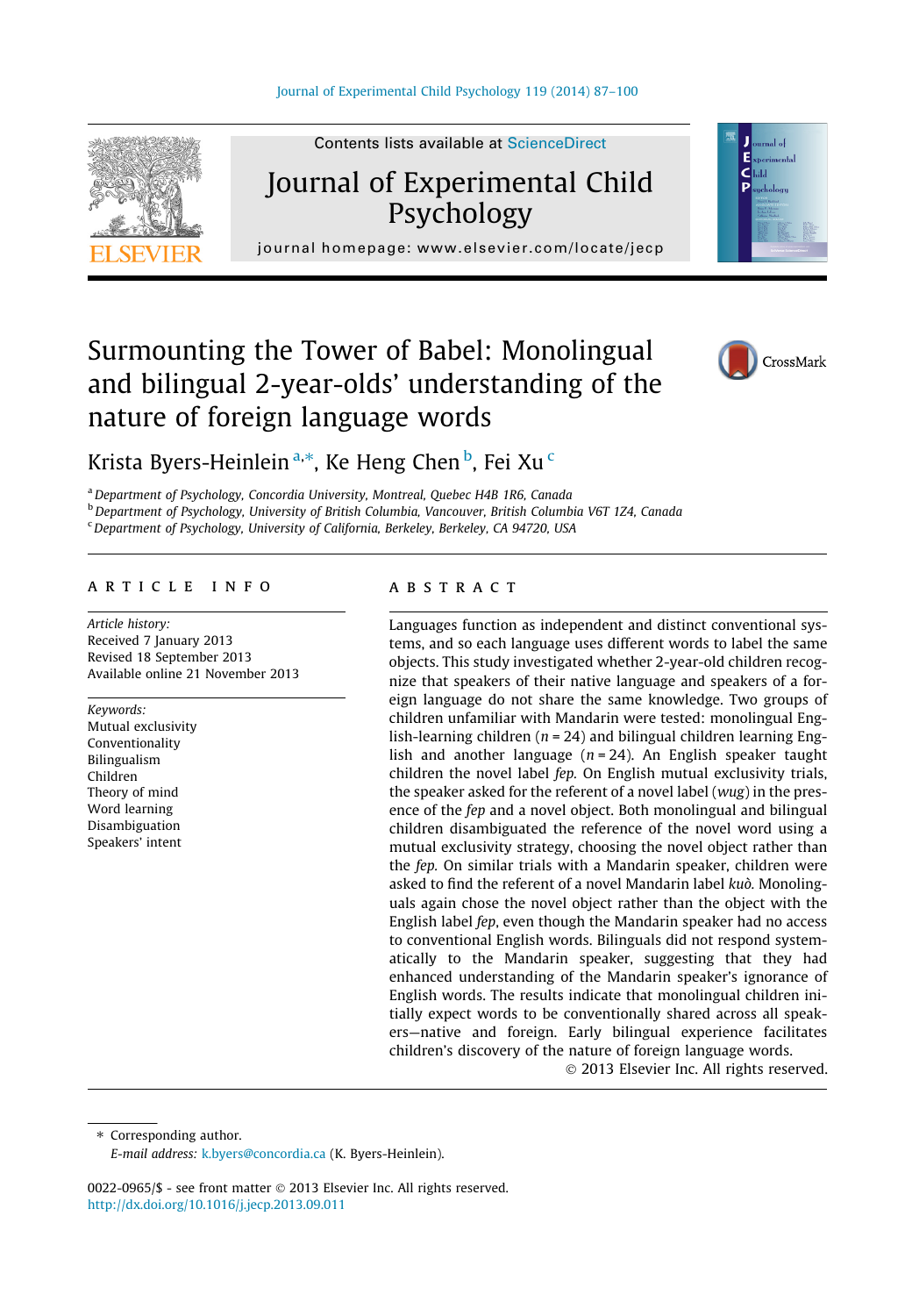# Introduction

And the whole earth was of one language, and of one speech. ... And they said, Go to, let us build us a city and a tower, whose top may reach unto heaven. ... And the Lord said, Behold, the people is one, and they have all one language; and this they begin to do; and now nothing will be restrained from them, which they have imagined to do. Go to, let us go down, and there confound their language, that they may not understand one another's speech. So the Lord scattered them abroad from thence upon the face of all the earth.

—Genesis 11: 1, 4, 6–8

The biblical story of the Tower of Babel tells of a time when all people spoke a common language, allowing them to build a tower reaching to heaven. This hubristic act was punished, and thereafter the unity of human language was broken; different peoples could no longer speak to each other. This story provides a starting point for considering how young children understand the nature of language. Do young children realize that speakers of different languages do not use the same words to refer to the same things, or do they initially behave consistently with a pre-Babel world where all speakers share the same knowledge of words? What kind of experience might help children to understand that native language speakers and foreign language speakers do not share the same language knowledge? The current study investigated young children's understanding of this aspect of foreign languages and asked whether early bilingualism advances children's understanding that different languages constitute distinct systems of communication.

### The conventionality of language

The relation between words and their referents is for the most part arbitrary ([Saussure, 1916/](#page-13-0) [1983\)](#page-13-0). Thus, to communicate successfully, speakers must assume that words form a conventional communicative system that links sound with meaning. [Clark \(1993\)](#page-12-0) defined the notion of the conventionality of language as follows: ''For certain meanings, there is a form that speakers expect to be used in the language community'' (p. 67). Intertwined in this definition are two related points, namely that (a) speakers of the same language share knowledge of words in that language, but (b) speakers of different languages do not share word knowledge (e.g., a Mandarin speaker is ignorant of English-language words). The vast majority of children's early interactions are with individuals speaking what will become their native language. Consequently, an assumption that speakers share word meanings could assist children in learning new words.

There is considerable evidence that even young children understand this first facet of conventionality—that speakers of the same language share language knowledge. For example, infants expect a familiar label uttered by an unfamiliar speaker (e.g., shoe) to refer to its conventional referent (a shoe) ([Golinkoff, Hirsh-Pasek, Cauley, & Gordon, 1987; Swingley, Pinto, & Fernald, 1998](#page-13-0)), expect novel labels to be conventional across different speakers ([Buresh & Woodward, 2007; Graham, Stock, & Henderson,](#page-12-0) [2006; Henderson & Graham, 2005\)](#page-12-0), and show surprise when interlocutors use false labels [\(Koenig &](#page-13-0) [Echols, 2003](#page-13-0)).

What these studies do not address is whether children recognize that words from a foreign language belong to a distinct conventional system from native language words. One approach to this question has been to investigate children's ability to learn foreign language words. If children recognize that a foreign language is not part of their own conventional system, they might be less likely to learn these words. Empirical findings on this topic have been mixed. Some studies have found evidence of rapid foreign word learning by infants ([Bijeljac-Babic, Nassurally, Havy, & Nazzi, 2009\)](#page-12-0), whereas others have found that successful foreign word learning is modulated by language background [\(Akhtar, Menjivar, Hoicka, & Sabbagh, 2012\)](#page-12-0) and vocabulary size [\(Koenig & Woodward,](#page-13-0) [2012\)](#page-13-0). However, these studies cannot directly address whether children recognize that a foreign language is a distinct conventional system. Given their impressive word-learning skills, children could be successful whether or not they understand the nature of foreign language words [\(Koenig &](#page-13-0) [Woodward, 2012\)](#page-13-0). On the other hand, children could fail either because they reject foreign words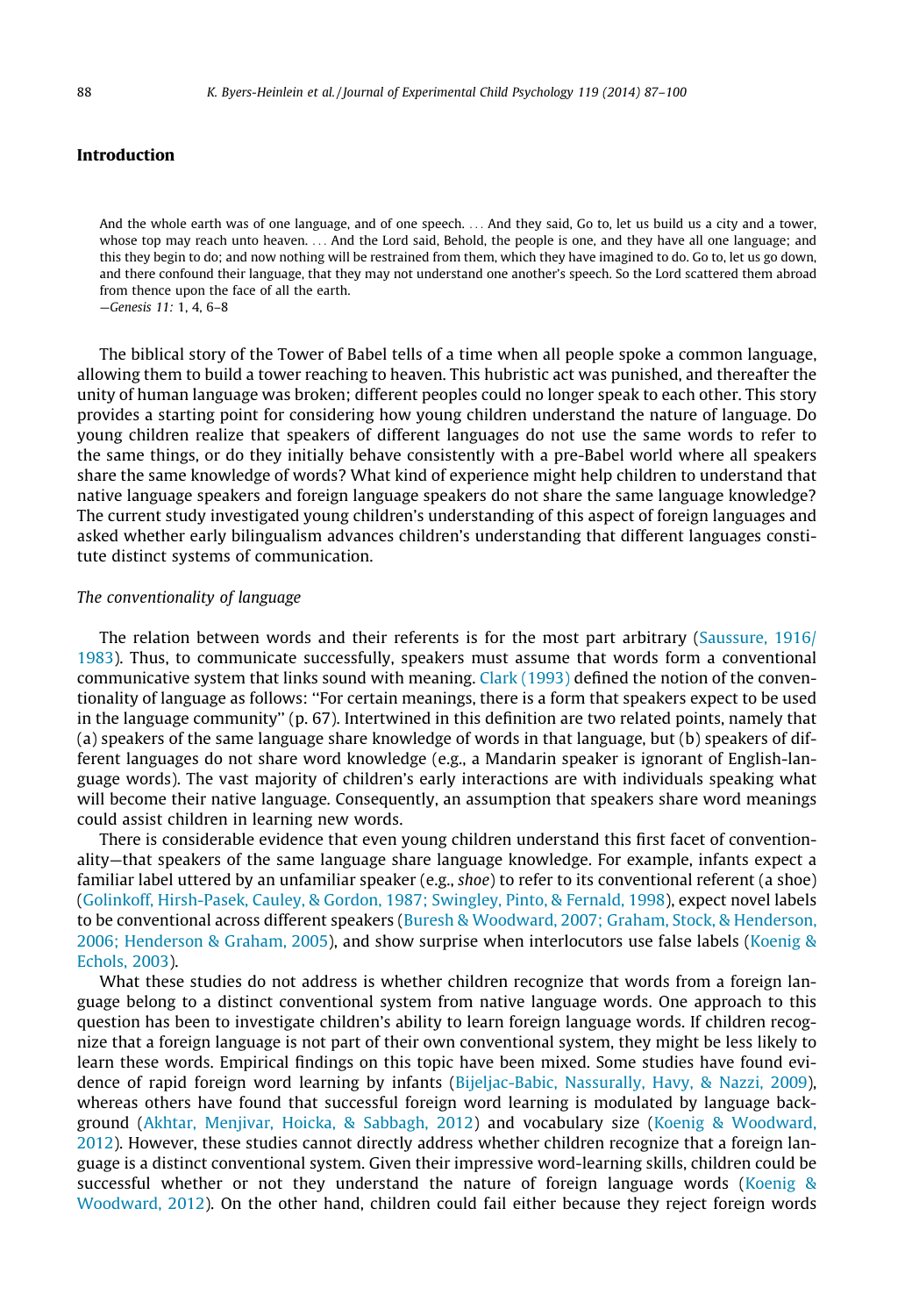as not being from their own conventional system or simply because foreign words are unfamiliar sounding and harder to learn.

A different approach to this question is to assess how children interpret the meaning of novel words used by native and foreign speakers. Conventional knowledge can provide clues to a native language speaker's intended referent, but it cannot provide clues to a foreign language speaker's intended referent. For example, imagine attending a cooking class with two tools available: a spatula and an unfamiliar mallet-shaped object. Your English-speaking cooking teacher calls out ''tenderizer,'' and you must choose the correct tool. Typically, both children and adults would infer that the teacher did not mean the spatula and that tenderizer probably refers to the mallet-shaped object. This phenomenon of inferring that a novel label refers to a novel object rather than a familiar object is often called mutual exclusivity [\(Markman & Wachtel, 1988](#page-13-0); see also [Merriman & Bowman, 1989,](#page-13-0) for their use of the related term disambiguation, and see [Clark, 1988; Diesendruck & Markson, 2001,](#page-12-0) [Golinkoff,](#page-13-0) [Hirsh-Pasek, Bailey, & Wenger, 1992; and Mervis & Bertrand, 1994,](#page-13-0) for further discussions of the origins of this behavior). The speaker's use of the novel word tenderizer gives a clue as to the intended referent because the word spatula is a conventional English word shared across English speakers.

Imagine instead that you are in a Chinese cooking class, and a Mandarin-speaking teacher calls out "gūochǎn." Here, your knowledge of the English word spatula does not give any clues as to the meaning of gūochăn. Although you do not know an English word for the mallet-shaped object, this is no longer relevant because the teacher is not privy to English conventional labels. The teacher could equally be referring to either object. In this case, gūochǎn is the Mandarin word for spatula, so using mutual exclusivity would lead to an error. Individuals with insight into the nature of foreign language words should show systematic behavior with a native language speaker, assuming that a novel label refers to the object without an obvious name, but should not show systematic behavior with a foreign language speaker. Using an analogous procedure in an experimental context, mutual exclusivity tasks with a foreign language speaker can probe children's understanding of the nature of foreign language words.

To our knowledge, no previous studies have used a foreign speaker mutual exclusivity task to examine children's understanding of conventionality. However, in a related study, 3- to 7-year-old English-learning children were tested by two experimenters: one a native language speaker and one a bilingual who spoke children's native language and a foreign language [\(Au & Glusman, 1990\)](#page-12-0). The English experimenter taught children the English label mido for a toy. The Spanish–English bilingual experimenter also interacted with children in English but asked children in English to find the referent of a novel label theri, which she explained was Spanish. Appropriately, children responded at chance and did not use mutual exclusivity in this situation (see also [Haryu, 1998,](#page-13-0) for a related finding, and [Diesendruck, 2005](#page-12-0), for similar work that tested bilinguals in their two native languages). However, because the second experimenter was a Spanish–English bilingual, and testing was done only in English, it is difficult to draw strong conclusions about children's understanding of the nature of foreign languages. Furthermore, because children in this study were 3 to 7 years old, these results cannot speak to the earlier developmental roots of conventionality. As discussed above, young children readily assume that native language object labels are conventionality shared by native language speakers. This raises the possibility that, at least initially, children overextend extend this robust assumption of conventionality to speakers of foreign languages. However, no studies have empirically tested how younger children respond to monolingual foreign language speakers.

#### The current study

The goal of the current study was to determine whether young children (aged 24 months) understand that different languages constitute distinct conventional systems and to explore how experience contributes to mature conventional reasoning. Our approach was to test two distinct groups of 24 month-olds: monolinguals and bilinguals.

Bilingual children provide an interesting test case for the role of experience because they regularly use two different conventional systems in their everyday lives. Bilinguals readily discriminate their languages during infancy ([Bosch & Sebastián-Gallés, 2001; Byers-Heinlein, Burns, & Werker, 2010](#page-12-0)) and later can modulate the use of their own languages to match the language used by a monolingual interlocutor [\(Genesee, Boivin, & Nicoladis, 1996\)](#page-13-0). In this latter study, French–English bilingual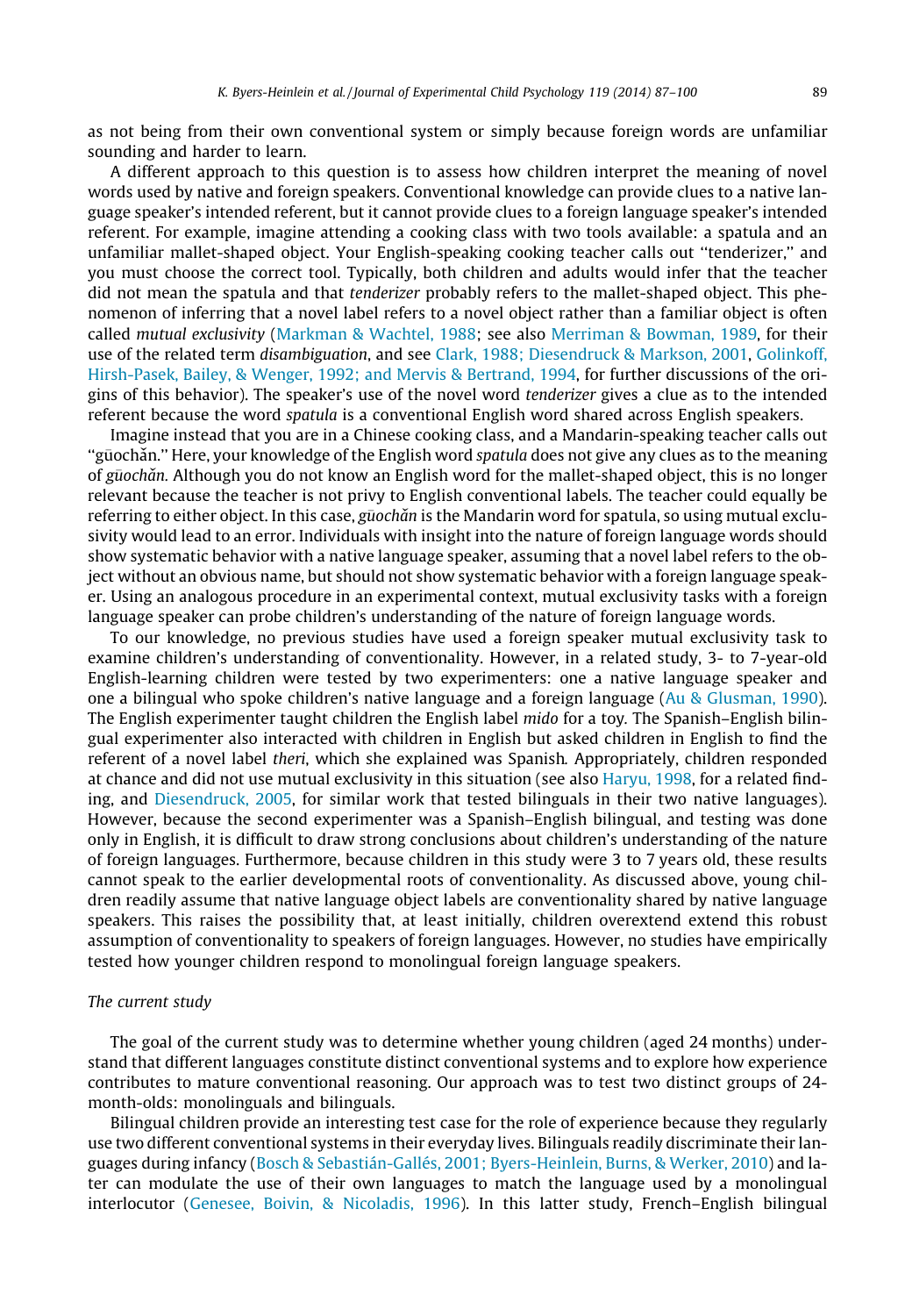children's utterances were transcribed when speaking with their mothers (who used one language) and when speaking with a monolingual stranger (who used the other language). The proportion of French versus English children produced changed depending on their interlocutor, suggesting that they were sensitive to each language as a conventional system that is used by some individuals but not by others.

Bilingual children also show enhanced metalinguistic awareness, including an understanding of the arbitrariness of native language words (for reviews, see [Akhtar & Menjivar, 2012](#page-12-0), and [Bialystok, 2001](#page-12-0)). Furthermore, bilingual children show a sophisticated understanding about how their own two languages are used. In [Au and Glusman's \(1990\)](#page-12-0) study, 3- to 6-year-old Spanish–English bilinguals tested by a bilingual experimenter did not use words from one language to disambiguate the referent of a novel label in their other language. In another study, 3-year-old Hebrew–English bilingual children were taught a novel label for an object in English and then were asked by a puppet for the referent of a novel Hebrew word [\(Diesendruck, 2005](#page-12-0)). When the puppet was bilingual, children responded as if the puppet knew the English word used by the experimenter, but they did not do so when the puppet was a monolingual Hebrew speaker or was bilingual but absent when the experimenter labeled the object. Together, these two studies further suggest that bilinguals have some recognition of their own two languages as being distinct conventional systems. Bilinguals' flexible reasoning about their own languages, together with their enhanced metalinguistic awareness, might help them to develop a more sophisticated understanding of the nature of foreign language words.

The current study used a mutual exclusivity task involving a native language speaker and a foreign language speaker, analogous to the cooking class example described above. Our study differs from earlier work ([Au & Glusman, 1990; Diesendruck, 2005\)](#page-12-0) in several important ways. First, we tested 24 month-old children to investigate the early roots of children's reasoning about foreign languages. Second, children interacted only with monolingual speakers rather than with bilingual speakers. Third, children were not given explicit instruction about the language used by each speaker, but instead they encountered each language naturalistically. Fourth, task demands for native language and foreign language trials were equated by using isolated words rather than embedding words in a sentence. Fifth, a foreign language unfamiliar to both monolinguals and bilinguals was used.

We tested two specific predictions: (a) that monolingual 24-month-olds would not be sensitive to the nature of foreign language words and would use mutual exclusivity in selecting a referent requested by a foreign language speaker and (b) that bilingualism would accelerate children's understanding of the nature of foreign language words and, thus, 24-month-old bilinguals would not use mutual exclusivity in selecting a referent requested by a foreign language speaker.

### Method

# Participants

A sample of 48 2-year-old children took part in the study, recruited primarily when infants were born at a local maternity hospital. Of the total sample, 24 children (half girls and half boys) were from monolingual English-learning backgrounds ( $M_{\text{age}} = 24$  months 17 days, range = 23 months 12 days to 26 months 7 days), and 24 children (half girls and half boys) were from bilingual backgrounds  $(M<sub>age</sub> = 24$  months 28 days, range = 23 months 16 days to 25 months 29 days). Monolingual children had no systematic exposure to any non-English language. Bilingual children were learning English and an additional language from birth: Cantonese ( $n = 10$ ), German ( $n = 3$ ), Spanish ( $n = 3$ ), French (n = 2), and 1 each of Catalan, Hungarian, Ilocano, Japanese, Korean, and Portuguese. Although Mandarin and Cantonese are both Chinese languages, they are mutually unintelligible, and Cantonese speakers perceive Mandarin as foreign in the same way as English speakers perceive a related language such as German as foreign (see [Ramsey, 1987,](#page-13-0) for a further comparison of Chinese languages). Thus, Mandarin was a foreign language for all children who participated in the study.

Bilinguals' language experience was measured using the Language Exposure Questionnaire [\(Bosch](#page-12-0) [& Sebastián-Gallés, 2001\)](#page-12-0). Bilinguals heard English 50% of the time on average (range = 28–74%) and heard their other language 49% of the time on average (range = 26–72%). In addition, 2 children heard a small amount of a third non-Mandarin language (<15%). An additional 16 children were tested but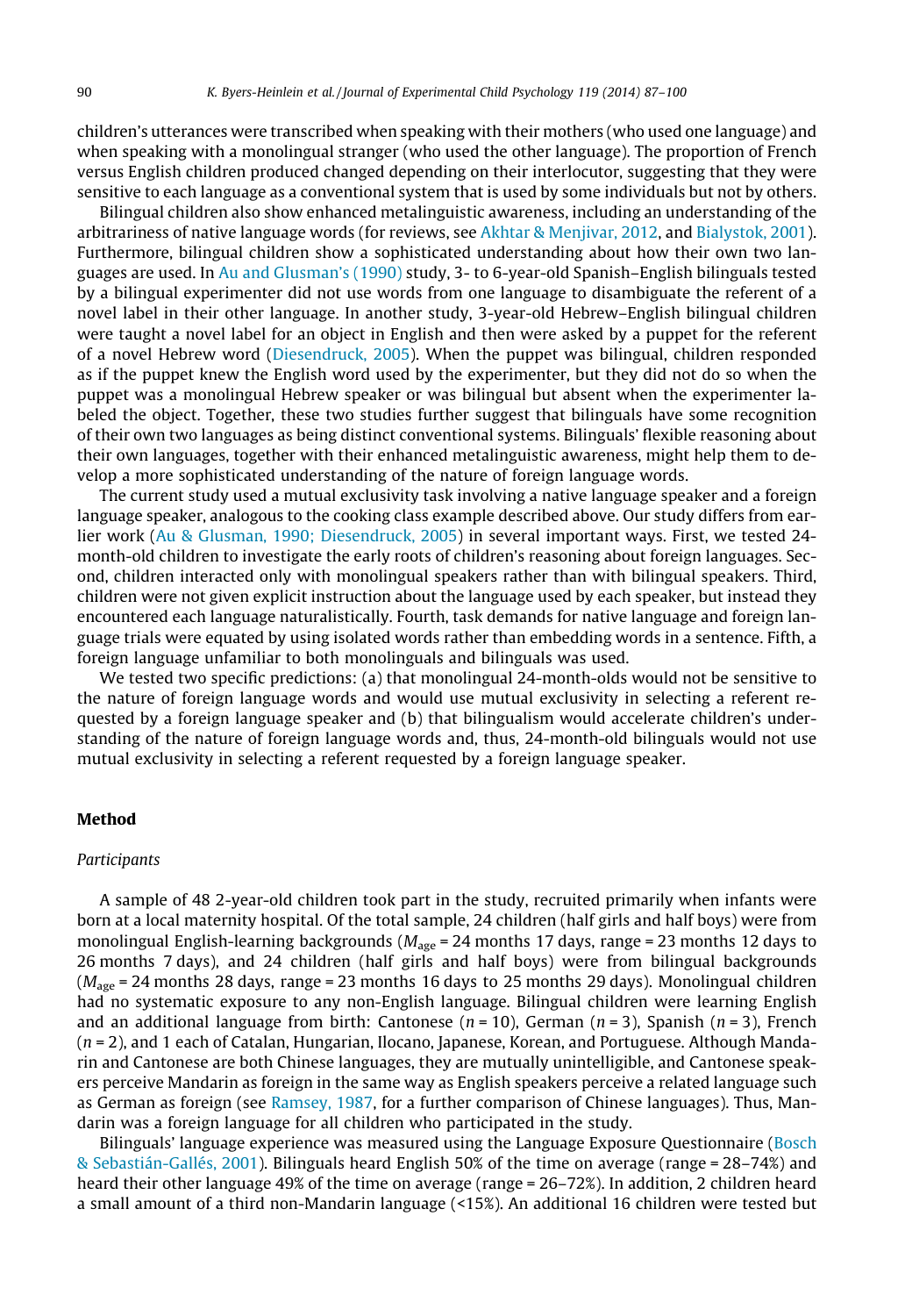

Fig. 1. Delineation of trial types and trial order.

excluded from the analyses because of refusal to complete the procedure (2 monolinguals and 8 bilinguals<sup>1</sup>), side bias in object selection (responding on the same side for at least 90% of completed trials; 1 monolingual and 2 bilinguals), failure to make a clear choice on the majority of experimental trials (1 monolingual), experimenter error (1 monolingual), and suspected hearing impairment (1 bilingual).

Children's English productive vocabularies were measured using the MacArthur–Bates Communicative Development Inventories: Words and Sentences (CDI; [Fenson, Marchman, Thal, Dale, & Bates,](#page-13-0) [2007](#page-13-0)). Estimates were not obtained for bilingual children's vocabularies in their other language due to a lack of appropriate versions of the CDI in some of the children's languages and the difficulty of comparing CDI scores across different languages [\(Pearson, 1998](#page-13-0)). Monolinguals had an average English vocabulary of 396 words (median = 429,  $SD = 147$ , range = 81–653). Bilinguals had an average English vocabulary of 282 words (median = 261,  $SD = 146$ , range = 75–524). A larger vocabulary size for monolinguals was unsurprising given that the measure of bilinguals' vocabulary size did not include the words they knew in their non-English language.

#### Materials

Four familiar toys (a dog, a car, a shoe, and a book) and 3 novel toys (see Fig. 1) were used in the study. All objects were distinct and easily graspable. In addition, a bell box that made a ringing sound when an object was placed inside was used to encourage children to make an explicit choice on each trial. Children's responses were recorded via a camcorder located in the corner of the testing room.

# Procedure

### Design overview

Children were tested in a two-experimenter paradigm (e.g., [Graham et al., 2006\)](#page-13-0). The first experimenter was a female native English speaker who was of European heritage. The second experimenter

<sup>&</sup>lt;sup>1</sup> It should be noted that a greater proportion of the bilinguals (8/36) than of the monolinguals (2/28) tested refused to complete the procedure, a difference that was marginally significant,  $\chi^2(1, N = 64) = 2.72$ ,  $p = .099$ . We return to this point in the Discussion.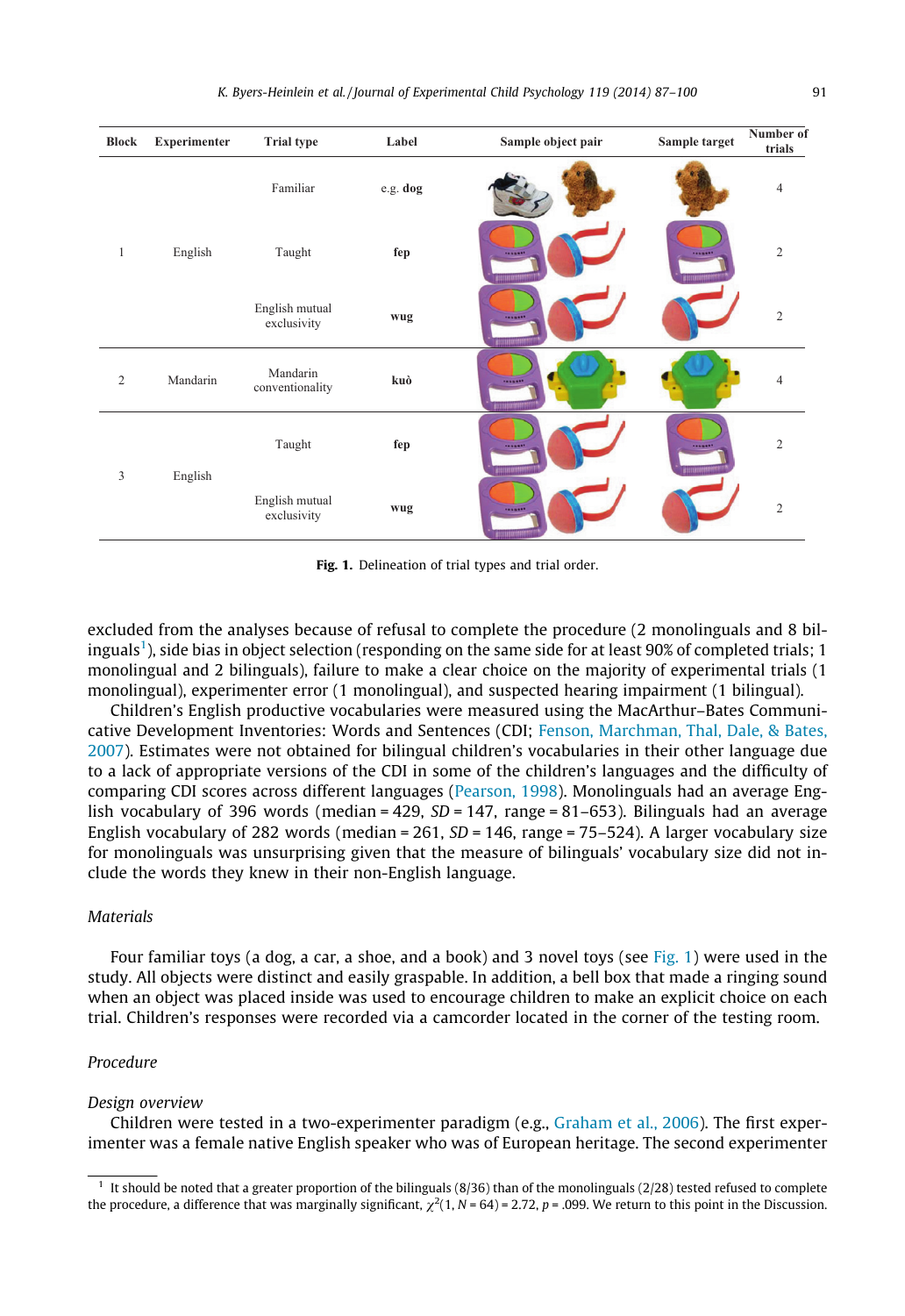was an ethnically Chinese native Mandarin speaker. During testing, the two experimenters were never in the room at the same time. Mandarin was chosen as the foreign language of testing because its phonotactics and phonology are highly distinct from English. Furthermore, the Mandarin speaker was of a different ethnicity than the English speaker, providing a visual cue that the two might be from different language communities.

Each of the three novel stimulus toys was assigned an experimental role, and roles were counterbalanced across children. The first toy was labeled by the English experimenter with the novel English label fep. The second toy served as a target to test whether children would use the English experimenter's knowledge of the taught label to disambiguate the meaning of the novel English label wug using mutual exclusivity (English mutual exclusivity trials). In parallel trials, the third toy was used to test whether children would disambiguate the meaning of the novel Mandarin label kuò using mutual exclusivity (Mandarin conventionality trials). If children have a mature understanding of the nature of foreign language words, they should not use a mutual exclusivity strategy in this situation because the Mandarin speaker does not know the conventional English words. Use of mutual exclusivity with the Mandarin speaker would imply that children do not understand the nature of foreign language words.

In studies of this type, children's understanding of a speaker's intentions are measured by their response to a speaker's request for an object. Typically, requests are made using conventional carrier phrases (e.g. ''Can you give me the shoe?''). However, the current study compared children's responses to an English experimenter and to a Mandarin experimenter. Using carrier phrases would introduce a confound because English carrier phrases would be more familiar and understandable compared with Mandarin carrier phrases. Furthermore, it might be hard for children to identify the word intended to label the object in a Mandarin sentence. Thus, in the current study, children were trained to retrieve an object after hearing an isolated object label (e.g., ''Dog! Dog!''). All trials that investigated children's use of mutual exclusivity with the English speaker and with the Mandarin speaker used isolated object labels.

#### Warm-up

On arrival, both experimenters greeted children and their parents in a brief warm-up period during which the parents completed the consent form. Only the English experimenter spoke to the children and parents, whereas the Mandarin experimenter remained silent but smiled at and played with the children. She avoided any behavior that would indicate that she understood English. By doing so, children became acquainted with the Mandarin experimenter without being cued before the beginning of the study as to what language she spoke. Furthermore, because some aspects of the warm-up phase could not be tightly controlled across children (e.g., the duration of the warm-up period depended on how many questions parents asked), this ensured that each child's exposure to the Mandarin experimenter's language was controlled because it occurred only during the experimental phase.

#### Block 1: English

Children were told by the English experimenter that they were going to play a game and were taken into an adjacent testing room. The Mandarin experimenter stayed behind. Children were seated on a small chair at a rectangular table directly across from the English experimenter. The English experimenter placed the three novel objects on the table without naming them and encouraged children to play freely with them until each object had been handled. After putting those objects away, she displayed the four familiar objects and named each of them twice (e.g., ''Here's a little dog. That's a nice dog!''). She then put the bell box on the table and showed children how to make a noise by placing an object inside. Children were encouraged to play with the box until they were familiar with its function and would readily put objects inside, at which point the experimenter put all materials away.

During the teaching phase of the study, the English experimenter taught a label to children for one of the novel objects (fep) and familiarized children with the other two novel objects to make them similarly salient. The objects were presented one at a time. The labeled object was named five times with the novel label (i.e., "Do you know what this is? It's a fep! Can you say fep? Yeah, it's called a fep! Do you like the fep? Wow, a fep!"). Each of the unlabeled objects was also commented on five times (i.e., ''Do you see this? Here it is! Can you see it? Yeah, look at this one! Do you like this one? Wow!'').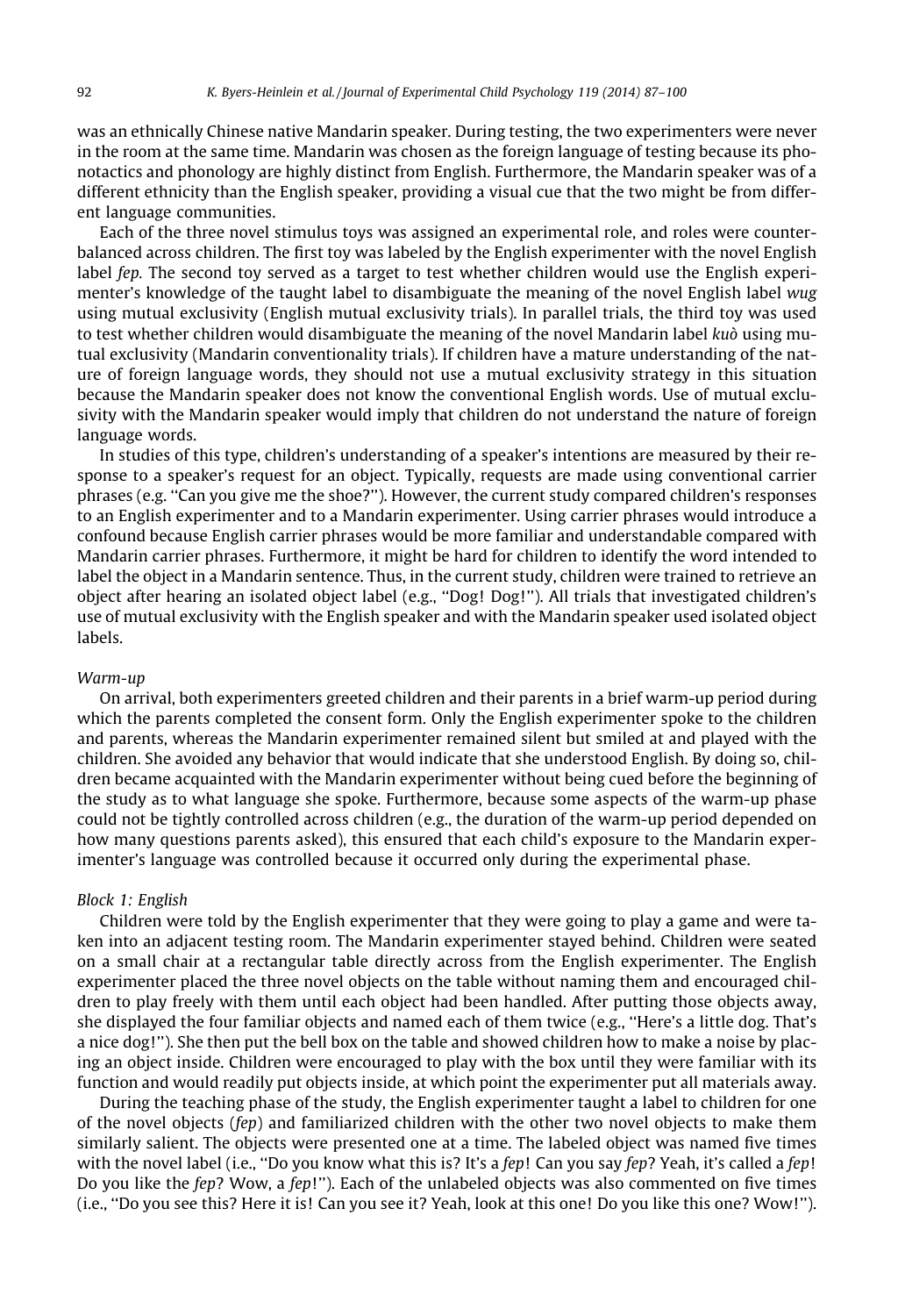The English experimenter began the test phase of Block 1 with 4 familiar label trials that taught children to put a requested object into the bell box. During these trials, children were presented with two objects (e.g., a car and a shoe) placed on either side of the bell box and were asked to put one of them inside (e.g., ''Where's the car? Can you put the car inside?''). This procedure was repeated four times with different pairings of the familiar objects, such that each of the objects was the target once and the distracter once. In half of the trials the target was on the right, and in the other half the target was on the left (counterbalanced across children). For the first 3 familiar object trials only, the target object's label was embedded in a carrier phrase in order to familiarize children with the experimental task. After the first 3 familiar object trials, object requests on all trials with either experimenter were made by speaking the label twice in isolation (e.g., ''Shoe! Shoe!'') and repeated with a carrier phrase only if children did not respond.

Following familiar label trials, the experimenter initiated 2 taught label trials and 2 English mutual exclusivity trials. These same trials were repeated again in Block 3 (described below) as a check that children had not forgotten the label. In taught label trials, the experimenter presented children with the object that had been labeled fep and one of the unlabeled objects and then asked for the fep (e.g., ''Fep! Fep!''). In English mutual exclusivity trials, the experimenter used the same two objects (i.e., the fep and the same unlabeled object as was used in taught label trials), but this time she used the novel word wug (e.g., ''Wug! Wug!''). The 4 trials were presented in a consistent order across children (fep–wug–wug–fep). The side of the first target object was counterbalanced across children, and within children the side of the target was switched after completing one of each trial type. After finishing the trials, the English experimenter told children that her friend wanted to come play the same game, and she left the room.

# Block 2: Mandarin

The Mandarin experimenter entered the room, greeted children in Mandarin, and sat down at the table across from the children. She retrieved the three novel objects, put them on the table, and both verbally and nonverbally encouraged children to play with the objects until all three were handled. After removing the novel objects, she brought out the four familiar objects and the bell box. She showed children that she knew how to play the game by putting the objects into the bell box while chatting with children naturalistically as if she were playing with Mandarin-speaking children. She clearly named each object in Mandarin, both in full sentences and in isolation. The ostensive naming of these objects gave children clear cues that she was using labels that were not conventional in English (i.e., they were foreign language labels). The entire sequence lasted several minutes, during which the experimenter spoke in Mandarin almost constantly, providing children with ample information about her language. Once children became comfortable in playing with her and would readily put objects into the bell box (i.e., children had put each of the familiar objects into the bell box once), she put the familiar objects away.

She then tested children on Mandarin conventionality trials in a procedure that was similar to that of English mutual exclusivity trials. Children were presented with a pair of novel objects: the one that had been previously given the English label fep and the third unlabeled object that had not yet been used in test trials with the English experimenter. Children were asked to find the referent for the novel Mandarin label kuò. As with the English experimenter, the Mandarin experimenter requested the target using a repeated isolated word (i.e., "Kuò! Kuò!") to emphasize the target label so that children would not become confused by a Mandarin sentence. Children were tested four times on this trial type so that the number of trials across each trial type would be equal. The side of presentation of the first trial was counterbalanced across children, and the side of presentation of the two objects was switched after 2 trials. After finishing the Mandarin conventionality trials, the Mandarin experimenter explained in Mandarin that her friend wanted to come back and play again.

#### Block 3: English

The English experimenter came in again to repeat 2 learned label trials and 2 English mutual exclusivity trials. These trials were identical to the last 4 trials of Block 1 except that the side of presentation of the objects was reversed.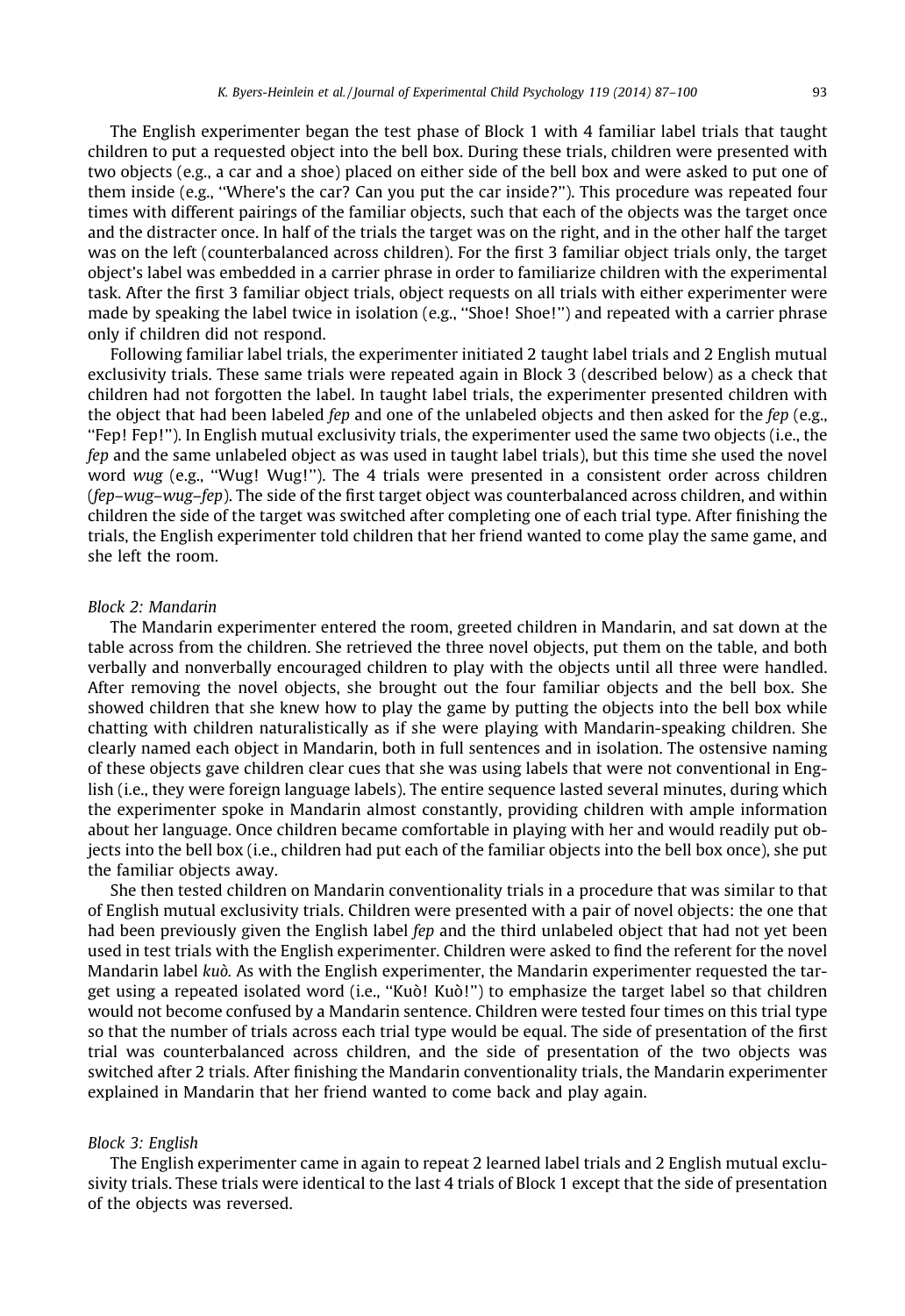# <span id="page-7-0"></span>Results

## Coding and analysis

For each trial type, one candidate object was designated the target and the other was designated the distracter (see also Table 1). For familiar label trials, the target was the object named by the conventional label used in that trial. For taught label trials, the target was the object that the English experimenter had previously labeled with the word fep. For both English mutual exclusivity trials and Mandarin conventionality trials, one candidate object was the object that had previously been labeled fep, whereas the other was one of the previously unlabeled objects. For both of these trial types, the target was considered the previously unlabeled object, in other words, the object that would reflect a choice based on mutual exclusivity. However, it should be noted that for the Mandarin conventionality trials, consistent choice of the object designated the target would reflect a failure to understand that Mandarin speakers do not know conventional English labels.

Coding of children's responses was done by reviewing the videotapes with the sound turned off so that coders would be blind to the side of the target. Coders identified the object that children placed in the box first. If children refused to complete the trial, or if objects were placed in the box simultaneously, the trial was coded as missing. The total percentages of missing trials were 2% (0% monolingual and 4% bilinguals) for familiar label trials, 5% (5% monolinguals and 5% bilinguals) for taught label trials, 6% (3% monolinguals and 9% bilinguals) for English mutual exclusivity trials, and 13% (11% monolinguals and 15% bilinguals) for Mandarin conventionality trials.

Preliminary analyses examined whether the data fit the assumptions necessary for the use of parametric statistical techniques such as t-tests and analysis of variance (ANOVA). Shapiro–Wilk tests performed separately for monolinguals and bilinguals on each trial type indicated significant nonnormality for both groups across all conditions ( $ps < .05$ ). Because the data showed a strong violation of the normality assumption, nonparametric chi-square tests using an online calculator ([Preacher,](#page-13-0) [2001\)](#page-13-0) were used to test experimental hypotheses because these do not require an assumption of normality. To ensure adequate cell frequencies, children were grouped for each trial type according to their performance on the majority of trials completed. Children were categorized as target choosers if they chose the target more often than the distracter (i.e., chose the target on  $3/4$  or  $4/4$  trials). Conversely, children were categorized as distracter choosers if they chose the distracter more often than the target (i.e., on 3/4 or 4/4 trials). Children who chose the target and the distracter equally often (i.e.,

#### Table 1

|  |  |  |  |  |  |  |  |  |  |  |  | Number of children following each strategy across different trial types. |  |  |
|--|--|--|--|--|--|--|--|--|--|--|--|--------------------------------------------------------------------------|--|--|
|--|--|--|--|--|--|--|--|--|--|--|--|--------------------------------------------------------------------------|--|--|

| Group                                                                   | Inconsistent responders | Target choosers | Distracter choosers |          |  |  |  |  |  |  |
|-------------------------------------------------------------------------|-------------------------|-----------------|---------------------|----------|--|--|--|--|--|--|
| Familiar label trials (Target: named object)                            |                         |                 |                     |          |  |  |  |  |  |  |
| Monolinguals                                                            | 4                       | 20              |                     | n/a      |  |  |  |  |  |  |
| <b>Bilinguals</b>                                                       |                         | 21              |                     | n/a      |  |  |  |  |  |  |
| Taught label trials (Target: object previously labeled fep)             |                         |                 |                     |          |  |  |  |  |  |  |
| Monolinguals                                                            |                         |                 |                     | .0017    |  |  |  |  |  |  |
| <b>Bilinguals</b>                                                       |                         | 16              |                     | .033     |  |  |  |  |  |  |
| English mutual exclusivity trials (Target: previously unlabeled object) |                         |                 |                     |          |  |  |  |  |  |  |
| Monolinguals                                                            | 10                      | 13              |                     | $.0013*$ |  |  |  |  |  |  |
| <b>Bilinguals</b>                                                       | 5                       | 16              |                     | .028     |  |  |  |  |  |  |
| Mandarin conventionality trials (Target: previously unlabeled object)   |                         |                 |                     |          |  |  |  |  |  |  |
| Monolinguals                                                            |                         | 13              |                     | .021     |  |  |  |  |  |  |
| <b>Bilinguals</b>                                                       |                         | 6               |                     | .60      |  |  |  |  |  |  |

Note. Reported p values are for two-tailed comparisons between target choosers and distracter choosers. On trial types where no children were classified as distracter choosers, p-values are marked as n/a (not applicable) as no statistical comparison was necessary. The orthogonal comparison of inconsistent responders to consistent responders (target choosers and distracter choosers) was not significant in any condition  $(ps > .1)$ .

$$
p < .05.
$$

 $p < .01$ .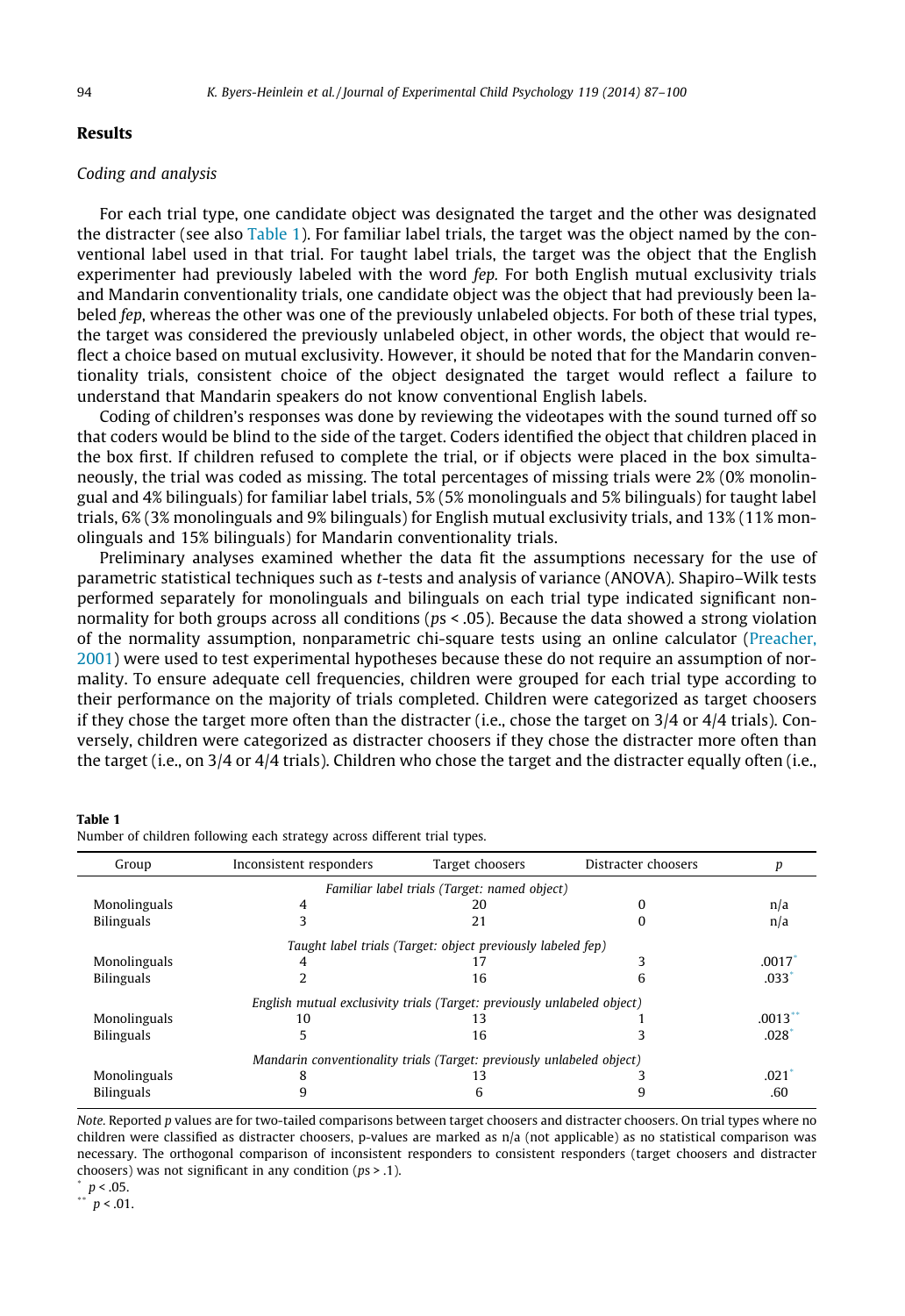chose the target twice and the distracter twice across 4 trials) were categorized as inconsistent responders. Frequencies of each response type for the monolingual and bilingual groups are detailed in [Table 1.](#page-7-0) Analyses compared obtained frequencies with the distribution of children across response types that would be expected if children responded randomly on each trial. Because there were 4 trials of each type, applying the binomial distribution yielded the null hypothesis that 31.25% of children would be categorized as target choosers, 31.25% of children would be categorized as distracter choosers, and 37.5% of children would be categorized as inconsistent responders.<sup>2</sup>

#### Familiar label trials

Familiar label trials were analyzed to examine whether children could perform the basic task of selecting a named object. An omnibus chi-square test showed that the distribution of children across patterns of response was different from chance for both the monolingual group,  $\chi^2(2, N = 24) = 31.10$ , p < .001,  $\varphi$  = 1.14, and the bilingual group,  $\chi^2(2, N = 24)$  = 35.80, p < .001,  $\varphi$  = 1.22. To pinpoint the locus of the effect, follow-up analyses compared the number of target choosers with the number of distracter choosers in each group. Under the null hypothesis, an equal number of children should fall into these two categories. However, for both monolinguals and bilinguals, the majority of children were target choosers and no children were distracter choosers. Thus, a statistical comparison of these two response types was not necessary. The results from the familiar label trials indicated that both monolinguals and bilinguals could perform the basic experimental task successfully.

### Taught label trials

Taught label trials were analyzed to verify that children had learned the label fep. Preliminary analyses compared children's performance on taught label trials that occurred early in testing (those in Block 1) with those that occurred later in testing (those in Block 3). There was no evidence that either monolingual or bilingual children's performance changed over the course of testing, so trials of the same type were collapsed across blocks. Omnibus chi-square analyses showed that the pattern of response of both monolingual children,  $\chi^2(2, N = 24) = 17.51$ ,  $p < .001$ ,  $\varphi = .85$ , and bilingual children,  $\chi^2$ (2, N = 24) = 15.38, p < .001,  $\varphi$  = .80, on the taught label trials was different from chance. A follow-up analysis showed that there were significantly more target choosers than distracter choosers for both monolinguals,  $\chi^2(1, N = 20) = 9.80$ ,  $p = .0017$ ,  $\varphi = .70$ , and bilinguals,  $\chi^2(1, N = 22) = 4.55$ ,  $p = .033$ ,  $\varphi = .45$ , indicating that children had learned and retained the English label fep. A direct comparison of target choosers and distracter choosers in the two groups showed no interaction between language background (monolingual vs. bilingual) and children's pattern of response,  $\chi^2(1,$  $N = 42$ ) = 0.94, p = .33,  $\varphi$  = .15, indicating that the groups showed equal learning of the taught label.<sup>3</sup>

#### English mutual exclusivity trials

The English mutual exclusivity trials tested whether children used mutual exclusivity to disambiguate the referent of a novel label used by a native language speaker. The omnibus analysis revealed that the pattern of response of both monolinguals,  $\chi^2(2, N = 24)$  = 9.78, p = .0075,  $\varphi$  = .64, and bilinguals,  $\chi^2(2, N = 24)$  = 14.11, p < .001,  $\varphi$  = .77, differed significantly from chance. In both the monolingual group,  $\chi^2(1, N = 14) = 10.29$ ,  $p = .0013$ ,  $\varphi = .85$ , and the bilingual group,  $\chi^2(1, N = 19) = 8.90$ ,  $p = .0028$ ,  $\varphi$  = .68, there were significantly more target choosers than distracter choosers, indicating that both groups used a mutual exclusivity strategy in response to a novel label from a native language speaker.

<sup>&</sup>lt;sup>2</sup> These probabilities are close approximations but not exact because data from a small number of trials was missing.<br><sup>3</sup> Although the main comparison of interest was between target choosers and distractor choosers a sec

<sup>3</sup> Although the main comparison of interest was between target choosers and distracter choosers, a second interesting and orthagonal comparison was whether monolinguals and bilinguals differed in their propensity to respond consistently (i.e., be either target choosers or distracter choosers) versus inconsistently (i.e., be inconsistent responders). However, chi-square analyses comparing consistent responders with inconsistent responders did not show a significant difference between monolinguals and bilinguals on any of the four trial types ( $ps > .10$ ). This indicated that inconsistent responders did not drive the monolingual– bilingual difference.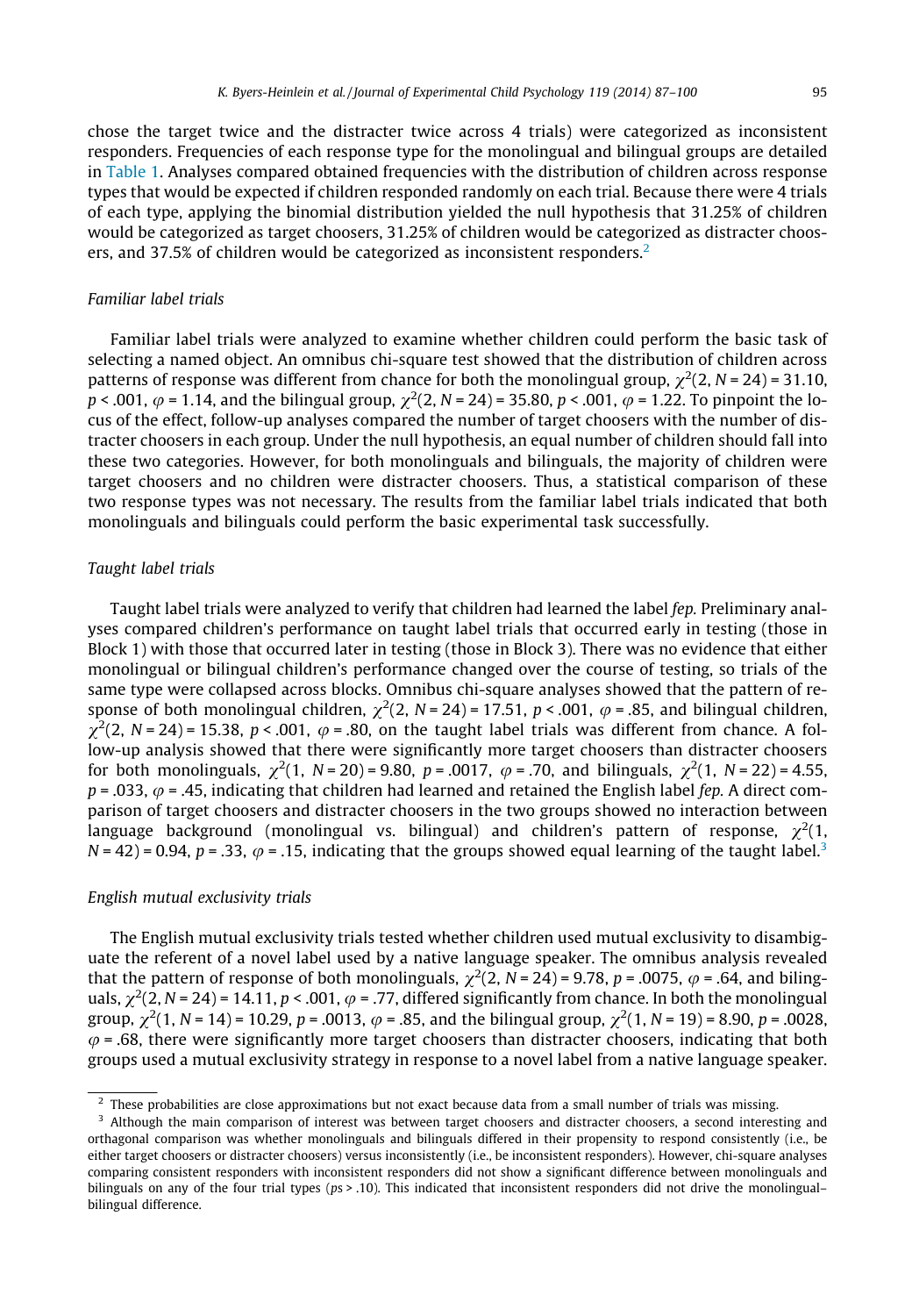A comparison between the two groups in the number of target choosers versus distracter choosers indicated no significant interaction between language background and children's pattern of response,  $\chi^2(1, N = 33) = 0.57$ ,  $p = .45$ ,  $\varphi = .12$ , confirming that when the experimenter spoke English, the two groups were equally likely to give a mutual exclusivity response.

#### Mandarin conventionality trials

The main experimental hypotheses concerned children's performance on Mandarin conventionality trials. On these trials, systematic responding using mutual exclusivity would indicate a failure to recognize that foreign language speakers are ignorant of English object labels. Because this trial type was repeated four times in a row, preliminary analyses compared children's performance on the first 2 Mandarin conventionality trials with their performance on the second 2 such trials. There was no significant difference for either monolingual or bilingual children, so performance was averaged across the four trials as it was for the other trial types.

An omnibus chi-square analysis revealed that the monolinguals performed significantly different from chance,  $\chi^2(2, N = 24)$  = 6.84, p = .032,  $\varphi$  = .53. However, bilinguals' performance was not significantly different from chance,  $\chi^2(2, N = 24) = 0.60$ ,  $p = .74$ ,  $\varphi = .16$ . Follow-up analyses examined whether either group's pattern was characterized by mutual exclusivity. For the monolingual group, significantly more children were target choosers than distracter choosers,  $\chi^2(1, N=16)$  = 8.81,  $p = .021$ ,  $\varphi = .74$ , indicating that the monolingual children responded using mutual exclusivity. However, for the bilingual children, there were more distracter choosers than target choosers, although this difference was not statistically significant,  $\chi^2(1, N = 15)$  = 0.60, p = .44,  $\varphi$  = -.20. A direct comparison of target choosers and distracter choosers in the two groups confirmed a significant interaction between children's language background and their pattern of response,  $\chi^2(1, N = 31)$  = 5.55, p = .018,  $\varphi$  = .42. In sum, monolingual and bilingual children showed significantly different performance on the Mandarin conventionality trials; the monolinguals tended to use a mutual exclusivity strategy, whereas the bilinguals did not.

The final analyses investigated whether any individual differences among bilingual children affected their performance on Mandarin conventionality trials. Chi-square analyses based on group (for categorical variables) or median split (for continuous variables) showed no evidence that bilingual children's performance differed as a function of their English vocabulary size (larger vs. smaller), language dominance (English dominant vs. non-English dominant), balance of exposure to each language (balanced vs. unbalanced), or whether they were from an ethnically Asian background (all ps > .10).

#### Discussion

Each of the world's languages forms a distinct conventional system of communication; different languages use different words to name the same referents. This study explored whether 2-year-old children understand the nature of foreign language words, specifically that native language speakers and foreign language speakers do not share conventional knowledge of object labels. Our paradigm exploited the mutual exclusivity phenomenon, whereby children tend to assume that a novel word refers to a novel object rather than one that already has a label. Monolingual English-learning children and bilingual children learning English and a second non-Mandarin language were taught an English label and then were tested on their use of mutual exclusivity with an English speaker and their (potentially erroneous) use of mutual exclusivity with a Mandarin speaker. Because none of the children was familiar with Mandarin, it was a foreign language to both groups.

Both monolingual and bilingual children correctly disambiguated the meaning of a novel word presented by the English speaker using a mutual exclusivity strategy. The critical test of children's understanding of the nature of foreign language words was their response to the Mandarin speaker in identical trials. Objectively, knowing what an English speaker calls a particular object cannot help to disambiguate the referent of a Mandarin word because Mandarin and English are independent conventional systems. However, in response to a novel Mandarin word, monolinguals again used a mutual exclusivity strategy, retrieving the object with no English label as the referent for the Mandarin word.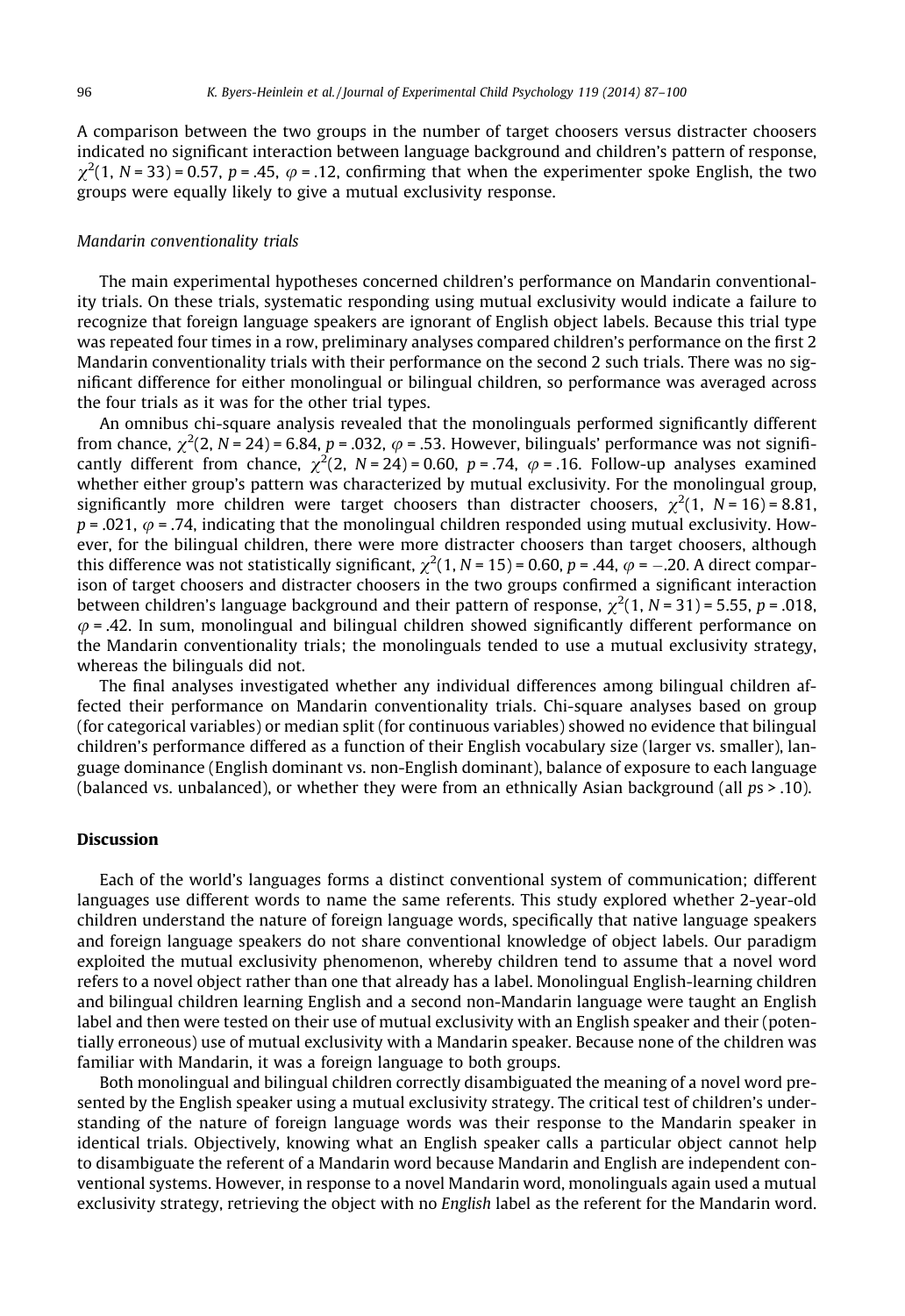Even though the Mandarin speaker had no access to conventional English object labels, monolinguals used the same strategy as they had with the English speaker. This finding suggests that monolingual 2 year-old children fail to understand the nature of foreign languages as distinct conventional systems.

Bilingual children showed a very different pattern from monolingual children on trials with the Mandarin speaker; they did not show mutual exclusivity and instead performed at chance. This suggests that bilinguals were aware that the Mandarin speaker was ignorant of English object labels and interpreted her Mandarin label as being equally likely to refer to either object. This result cannot be attributed to differences in performing the basic experimental task. Although previous work has shown that monolinguals and bilinguals can differ in their use of mutual exclusivity ([Bialystok, Barac,](#page-12-0) [Blaye, & Poulin-Dubois, 2010; Byers-Heinlein & Werker, 2009, 2013; Davidson, Jergovic, Imami, &](#page-12-0) [Theodos, 1997; Davidson & Tell, 2005; Houston-Price, Caloghiris, & Raviglione, 2010\)](#page-12-0), monolinguals and bilinguals in the current study both used mutual exclusivity with the English speaker, and their behavior did not differ from each other. Furthermore, bilinguals' pattern of response did not vary as a function of their English vocabulary size, language dominance, balance of language exposure, or ethnic origin (Asian vs. non-Asian), ruling out the possibility that these individual differences drove the result. Thus, bilingual 2-year-olds behaved consistently with an understanding that English and Mandarin are distinct conventional systems. This result suggests that growing up bilingual promotes the understanding of the nature of foreign language words.

It should be noted that monolinguals and bilinguals did show some small differences in their overall willingness to perform the experimental task. The number of missing trials and overall attrition rate was somewhat higher for the bilinguals than for the monolinguals. On the one hand, any difference in attrition and trial completion rate should be taken into account when interpreting group differences. On the other hand, bilinguals had more missing trials than monolinguals on both English and Mandarin trials, but performance differences were seen only on Mandarin trials. Thus, although it is impossible from the current study to understand why bilinguals were somewhat less willing than monolinguals to perform the task, it is unlikely that this drove the monolingual–bilingual difference in using a mutual exclusivity strategy with the Mandarin speaker.

Combined with previous studies, the current results suggest that monolingual 2-year-olds have a very broad assumption about the conventionality of object labels, expecting labels to be shared by both native language and foreign language speakers. Such an assumption, although incorrect, is not necessarily problematic. Theoretical work on language acquisition has pointed out that, at least within the native language, an early assumption that different speakers share conventional language knowledge could be particularly important for getting language acquisition off the ground [\(Clark, 1993,](#page-12-0) [2007](#page-12-0)). By assuming that words are conventionally shared, children need not relearn how each speaker refers to each object but can infer a new speaker's knowledge based on that of previous interlocutors. As reviewed in the Introduction, there is strong evidence that children as young as 13 months assume that word meanings are shared by native language speakers ([Buresh & Woodward, 2007; Graham](#page-12-0) [et al., 2006; Henderson & Graham, 2005; Koenig & Echols, 2003;](#page-12-0) but see [Buresh & Woodward,](#page-12-0) [2007](#page-12-0), for a failure of 9-month-olds to extend linguistic information across individuals). This early assumption of conventionality is not all-encompassing because monolingual children do not expect desires ([Graham et al., 2006\)](#page-13-0), preferences ([Henderson & Graham, 2005\)](#page-13-0), facts ([Diesendruck & Mark](#page-12-0)[son, 2001\)](#page-12-0), or proper nouns [\(Diesendruck, 2005](#page-12-0)) to be conventionally shared across individuals. Thus, children do not operate under an all-or-none assumption of conventionality but in some cases can accurately adjust their expectations about what knowledge is shared across individuals.

Yet, our results suggest that 2-year-old monolinguals mistakenly behave as if foreign language speakers share knowledge of object labels with native language speakers. For monolingual children, the broad assumption that all individuals share conventional language knowledge is likely consistent with the majority of their experience. It might be quite seldom that monolingual children interact with foreign language speakers. Thus, a very broad assumption of the conventionality of words could prove to be quite effective for monolingual language acquisition. However, bilingual children regularly interact with individuals who are monolingual in each of their two native languages. Thus, these children might notice that language knowledge is not always conventionally shared ([Diesendruck, 2005\)](#page-12-0). Even without direct experience with foreign languages, bilinguals' regular experience with individuals whose conventional knowledge differs could facilitate the understanding of the nature of foreign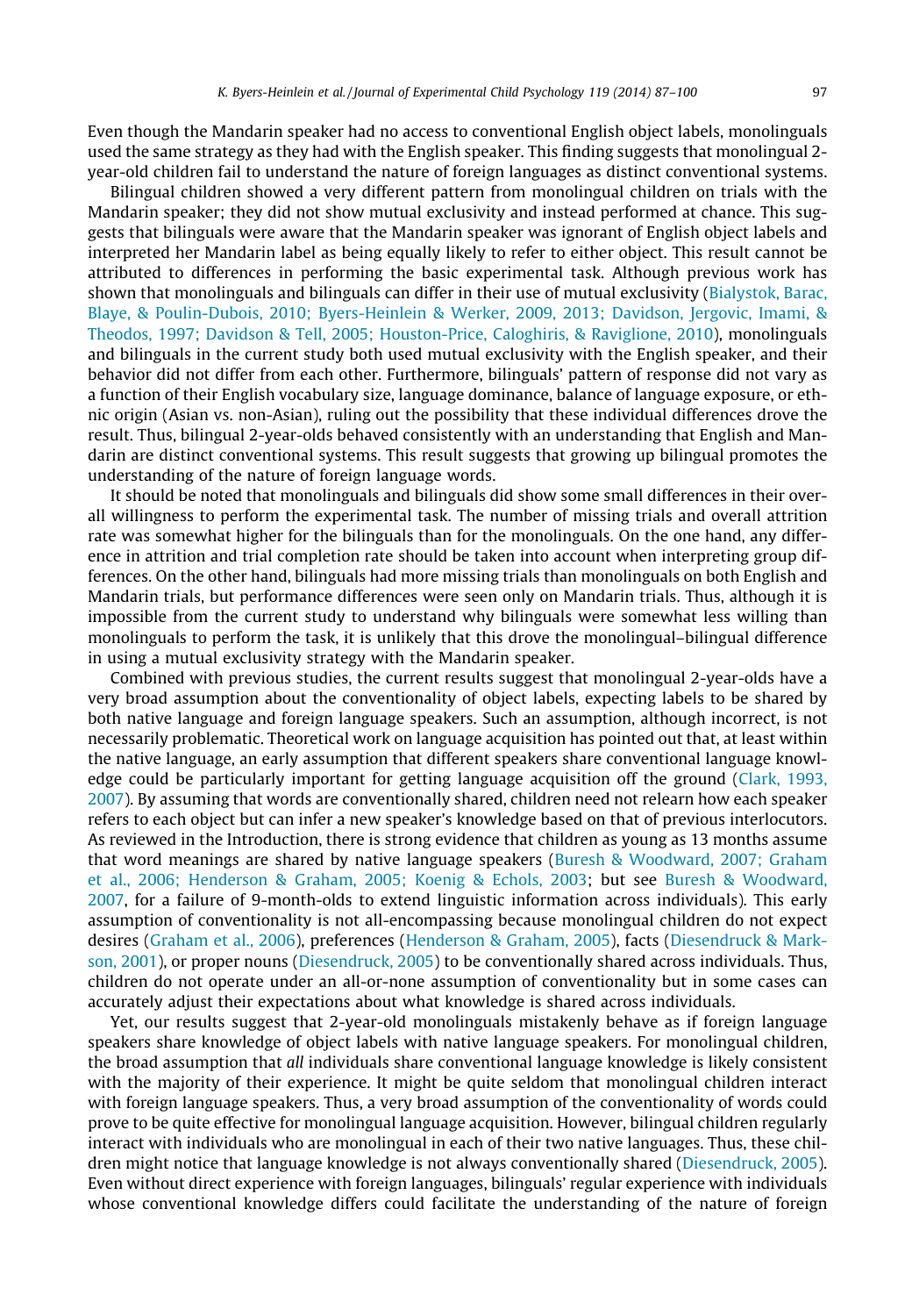language words ([Akhtar et al., 2012\)](#page-12-0). This is consistent with other recent findings demonstrating that bilingual children are advanced relative to monolinguals in metalinguistic tasks such as understanding the nature of effective communication ([Siegal, Iozzi, & Surian, 2009; Siegal et al., 2010](#page-13-0)) and in using speakers' nonverbal referential cues [\(Yow & Markman, 2011\)](#page-13-0).

More broadly interpreted, bilingual children's experience that different interlocutors can possess different language knowledge could lead them to a more advanced appreciation of others' mental states. [Sabbagh and Henderson \(2007\)](#page-13-0) proposed that early conventionality is founded on children's limited theory of mind skills. Young children seem to act as if their own knowledge states are shared by others ([Wellman, Cross, & Watson, 2001\)](#page-13-0). If young children assume that others share their knowledge, they may be unable to represent others as having linguistic knowledge different from their own, even in the explicit case tested here where an interlocutor spoke only Mandarin. Under [Sabbagh and](#page-13-0) [Henderson's \(2007\)](#page-13-0) proposal, children attain a true understanding of conventionality only later in development once they can represent others' mental states as being different from their own. If this is the case, it implies that the bilingual children in the current study, but not the monolingual children, might have been able to represent the notion that the Mandarin speaker was ignorant of conventional English words. This interpretation is consistent with studies showing that 3- and 4-year-old bilinguals outperform monolinguals on some theory of mind tasks ([Goetz, 2003; Kovács, 2009](#page-13-0)). Future studies will be needed to directly test whether bilinguals' advantage in the current task is related to broader advantages in the representation of mental states.

Our results contrast with previous studies showing that, in many cases, monolinguals engage in systematically different behavior toward native language and foreign language speakers ([Byers-Heinlein et al., 2010; Hoicka & Akhtar, 2011; Kinzler, Dupoux, & Spelke, 2007; Moon, Cooper,](#page-12-0) [& Fifer, 1993; Shutts, Kinzler, McKee, & Spelke, 2009\)](#page-12-0). In contrast, in the current study, monolinguals responded similarly toward the native speaker and the foreign speaker. One explanation is that previous studies focused on children's approach/avoidance behavior such as interest in listening to a foreign language or interacting with a foreign speaker, whereas we directly tested children's understanding of the nature of foreign languages as communicative systems. It may be that that although children can readily detect foreign language speakers, and often show wariness of these individuals, they initially lack an understanding of what it means to speak a foreign language.

The results reported here open up several avenues for future inquiry. The current study showed that bilingual 24-month-olds are sensitive to the notion that knowledge of object labels is conventional within a language but not across different languages, but that same-aged monolinguals are not sensitive to this important distinction. This contrasts with previous research with older preschoolers (aged 3–7 years), which suggested that both monolinguals ([Au & Glusman, 1990\)](#page-12-0) and bilinguals ([Au & Glusman, 1990; Diesendruck, 2005](#page-12-0)) can modulate their assumptions about an interlocutor's knowledge depending on the language used. Differences in methodology notwithstanding (e.g., use of a monolingual foreign language interlocutor vs. a bilingual interlocutor), this could suggest that monolingual children's understanding of conventionality undergoes important development during the preschool years (see also [Haryu, 1998](#page-13-0)). Future studies should test children at both younger and older ages in the same paradigm to more precisely examine the developmental trajectory of this monolingual–bilingual difference.

Research is also needed to pinpoint how monolinguals eventually come to understand the nature of foreign language words. Although here we have highlighted the role of bilingual experience, it is likely that a variety of experiences can promote this understanding. For example, one previous study of foreign label learning found an advantage for children who were exposed to a second language, but it did not find an advantage for fluently bilingual children [\(Akhtar et al., 2012](#page-12-0)). It is an open question how language-exposed children would perform in the current paradigm. Future research could also combine foreign word learning and mutual exclusivity paradigms. For example, if children were taught a label in a foreign language, would they use this knowledge in a mutual exclusivity task with a native language speaker? $4$  Finally, in our study, the two experimenters both spoke different languages and were of different ethnicities. Future research could investigate whether children use ethnicity as a cue

<sup>4</sup> We thank an anonymous reviewer for this suggestion.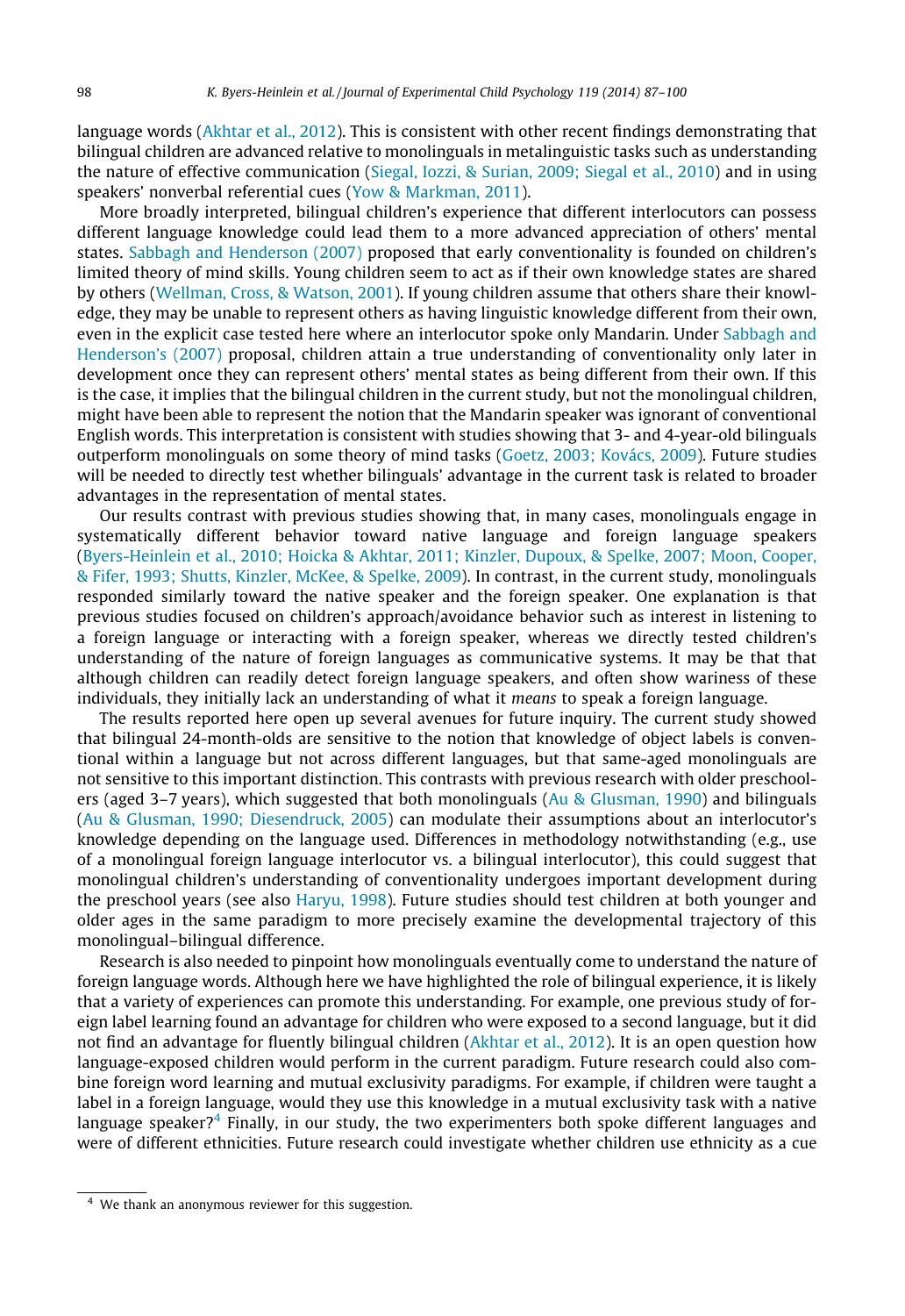<span id="page-12-0"></span>to an individual's language knowledge and how this is modulated by the fact that ethnicity is not always a reliable indicator of language knowledge.<sup>5</sup>

To conclude, this study has found that 2-year-old monolingual English-learning children do not recognize the nature of foreign language words and incorrectly behave as if a foreign language speaker is privy to conventional English words. This is consistent with two-stage theories of the development of conventionality; children are initially unable to represent others' knowledge as different from their own, and only later do they develop a true understanding of conventionality that takes into account others' mental states ([Sabbagh & Henderson, 2007](#page-13-0)). As a consequence, young monolingual children behave as if word meanings are conventionally shared by all individuals whether or not they speak the same language. Even though very young children prefer native language speakers to foreign language speakers, they do not necessarily understand what it *means* to speak a foreign language. Bilingual children, who regularly encounter and interact with individuals who speak different languages, show a more sophisticated understanding of the nature of foreign language words. The current research provides the first direct evidence that early bilingual experience helps children to understand the conventional nature of language.

#### Acknowledgments

This work was funded by a Killam Trust Fellowship to K.B.H, and a grant from the Social Sciences Research Council of Canada to F.X. Portions of this work were presented at the 2009 conference for the Society for Research on Child Development, Denver, CO.

# References

- [Akhtar, N., & Menjivar, J. A. \(2012\). Cognitive and linguistic correlates of early exposure to more than one language. In J. B.](http://refhub.elsevier.com/S0022-0965(13)00197-5/h0005) Benson (Ed.). Advances in child development and behavior [\(Vol. 42, pp. 41–78\). San Diego: Academic Press.](http://refhub.elsevier.com/S0022-0965(13)00197-5/h0005)
- [Akhtar, N., Menjivar, J., Hoicka, E., & Sabbagh, M. A. \(2012\). Learning foreign labels from a foreign speaker: The role of \(limited\)](http://refhub.elsevier.com/S0022-0965(13)00197-5/h0010) [exposure to a second language.](http://refhub.elsevier.com/S0022-0965(13)00197-5/h0010) Journal of Child Language, 39, 1135–1149.
- [Au, T. K., & Glusman, M. \(1990\). The principle of mutual exclusivity in word learning: To honor or not to honor?](http://refhub.elsevier.com/S0022-0965(13)00197-5/h0015) Child [Development, 61](http://refhub.elsevier.com/S0022-0965(13)00197-5/h0015), 1474–1490.

[Bialystok, E. \(2001\). Metalinguistic aspects of bilingual processing.](http://refhub.elsevier.com/S0022-0965(13)00197-5/h0020) Annual Review of Applied Linguistics, 21, 169–181.

[Bialystok, E., Barac, R., Blaye, A., & Poulin-Dubois, D. \(2010\). Word mapping and executive functioning in young monolingual](http://refhub.elsevier.com/S0022-0965(13)00197-5/h0025)

and bilingual children. [Journal of Cognition and Development, 11](http://refhub.elsevier.com/S0022-0965(13)00197-5/h0025), 485–508. [Bijeljac-Babic, R., Nassurally, K., Havy, M., & Nazzi, T. \(2009\). Infants can rapidly learn words in a foreign language.](http://refhub.elsevier.com/S0022-0965(13)00197-5/h0030) Infant [Behavior & Development, 32](http://refhub.elsevier.com/S0022-0965(13)00197-5/h0030), 476–480.

[Bosch, L., & Sebastián-Gallés, N. \(2001\). Early language differentiation in bilingual infants. In J. Cenoz & F. Genesee \(Eds.\),](http://refhub.elsevier.com/S0022-0965(13)00197-5/h0040) Trends in bilingual acquisition [\(pp. 71–93\). Amsterdam: John Benjamins.](http://refhub.elsevier.com/S0022-0965(13)00197-5/h0040)

- [Buresh, J. S., & Woodward, A. L. \(2007\). Infants track action goals within and across agents.](http://refhub.elsevier.com/S0022-0965(13)00197-5/h0045) Cognition, 104, 287–314.<br>[Byers-Heinlein, K., Burns, T. F., & Werker, J. F. \(2010\). The roots of bilingualism in newborns.](http://refhub.elsevier.com/S0022-0965(13)00197-5/h0050) *Psych* [Byers-Heinlein, K., & Werker, J. F. \(2009\). Monolingual, bilingual, trilingual: Infants' language experience influences the](http://refhub.elsevier.com/S0022-0965(13)00197-5/h0055) [development of a word learning heuristic.](http://refhub.elsevier.com/S0022-0965(13)00197-5/h0055) Developmental Science, 12, 815–823.
- [Byers-Heinlein, K., & Werker, J. F. \(2013\). Lexicon structure and the disambiguation of novel words: Evidence from bilingual](http://refhub.elsevier.com/S0022-0965(13)00197-5/h0250) infants. [Cognition, 128](http://refhub.elsevier.com/S0022-0965(13)00197-5/h0250), 407–416.

[Clark, E. V. \(1988\). On the logic of contrast.](http://refhub.elsevier.com/S0022-0965(13)00197-5/h0060) Journal of Child Language, 15, 317–335.

- Clark, E. V. (1993). The lexicon in acquisition[. New York: Cambridge University Press.](http://refhub.elsevier.com/S0022-0965(13)00197-5/h0065)
- Clark, E. V. (2007). Conventionality and contrast in language acquisition. In M. Sabbagh & C. Kalish (Eds.), Right thinking: The development of conventionality (New Directions in Child and Adolescent Development, No. 115, pp. 11–23). San Francisco: Jossey–Bass.

[Davidson, D., Jergovic, D., Imami, Z., & Theodos, V. \(1997\). Monolingual and bilingual children's use of the mutual exclusivity](http://refhub.elsevier.com/S0022-0965(13)00197-5/h0075) constraint. [Journal of Child Language, 24](http://refhub.elsevier.com/S0022-0965(13)00197-5/h0075), 3–24.

[Davidson, D., & Tell, D. \(2005\). Monolingual and bilingual children's use of mutual exclusivity in the naming of whole objects.](http://refhub.elsevier.com/S0022-0965(13)00197-5/h0080) [Journal of Experimental Child Psychology, 92](http://refhub.elsevier.com/S0022-0965(13)00197-5/h0080), 25–45.

[Diesendruck, G. \(2005\). The principles of conventionality and contrast in word learning: An empirical examination.](http://refhub.elsevier.com/S0022-0965(13)00197-5/h0085) [Developmental Psychology, 41](http://refhub.elsevier.com/S0022-0965(13)00197-5/h0085), 451–463.

[Diesendruck, G., & Markson, L. \(2001\). Children's avoidance of lexical overlap: A pragmatic account.](http://refhub.elsevier.com/S0022-0965(13)00197-5/h0090) Developmental Psychology, 37[, 630–641.](http://refhub.elsevier.com/S0022-0965(13)00197-5/h0090)

<sup>5</sup> It is important to note that children in this study were tested in Vancouver, British Columbia, Canada, where 52% of the population are members of visible minorities ([Statistics Canada, 2007](#page-13-0)). These individuals speak a variety of native languages, including English. Some children, particularly in the bilingual group, had family members who were of two different ethnicities. Most children likely had exposure to individuals of different ethnicities in day care and/or in the community. We did not systematically measure this aspect of children's environments, so it is an open question whether this influenced our results.